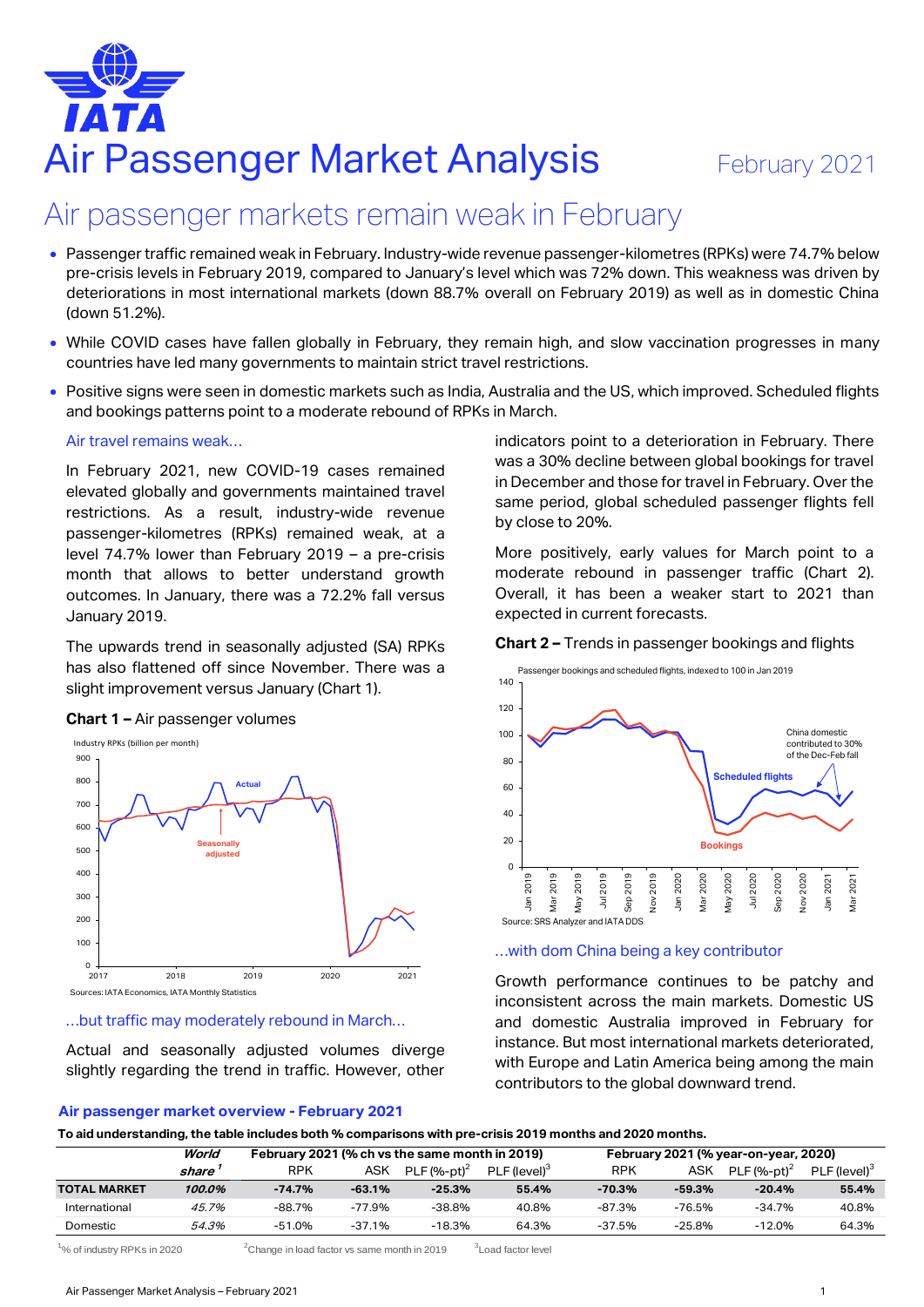The fall in traffic within China has been driven by government requests that citizens stay at home during the [traditional new year travel](https://www.iata.org/en/iata-repository/publications/economic-reports/air-travel-revenue-boost-from-chinese-new-year-may-be-absent/) period. 'Chunyun' typically leads to January and February traffic volumes being close to those of December or March. In 2021 however, RPKs during those two months combined were roughly 40% below usual (Chart 3).

#### **Chart 3:** Domestic RPKs in China around Chunyun



The good news is that the decline may reverse in March, with flights scheduled in domestic China climbing above pre-crisis values. Air fares have also rebounded in March in that market, indicating that the gap between supply and demand is closing.

#### High cases and slow vaccination create risk aversion

Global new COVID-19 cases were on a downward trend in February (around 40% below January), in particular in North America. That said, they remain worryingly high in markets such Europe and Latin America and were also growing in the Middle East.

Moreover, vaccination programs progress slowly and at the end of February, there had only been 3.3 doses given per 100 people worldwide. Of the main regions, North America has progressed the furthest. But in Africa and APAC, vaccinations have barely started. This has discouraged governments from lifting most lockdowns and travel restrictions (Chart 4).

**Chart 4:** Stringency of government international air travel measures by region



Sep Oct Nov Dec Jan Feb Mar Apr May Feb Mar Jun Jul Aug Source: IATA Economics analysis based on Oxford University data

Even in countries where vaccination is more advanced, international travel is kept limited in order to avoid importing new variants and because both sides of the route require low infection rates. Of the main regions, only Africa and the Middle East have eased flight restrictions around February.

#### Another month of record-low load factors

Industry-wide available seat-kilometres (ASKs) were 63.1% lower than pre-crisis outcomes in February 2019, after a 59.2% fall in January. The largest fall was in Europe (75.0%), while North America was the most resilient with a 48.1% drop in ASKs. SA ASKs have been stable in the past few months.

February was another month of record-low load factors, with the industry-wide metric down 25.3 percentage points (ppts) compared with February 2019, to 55.4%. Except Latin America, all the regions posted a record low value for the month (Chart 5).



### **Chart 5 –** Passenger load factors by region

#### All international markets deteriorated in February…

Global international RPKs fell by 88.7% in January 2021 versus January 2019, the worst growth outcome since July 2020. All the regions we track contributed to the decline (Chart 6).

**Chart 6 –** International RPK growth versus the same month in 2019 (airline region of registration basis)



International revenue passenger-kilometres (% ch vs the same month in 2019) Sources: IATA Economics, IATA Monthly Statistics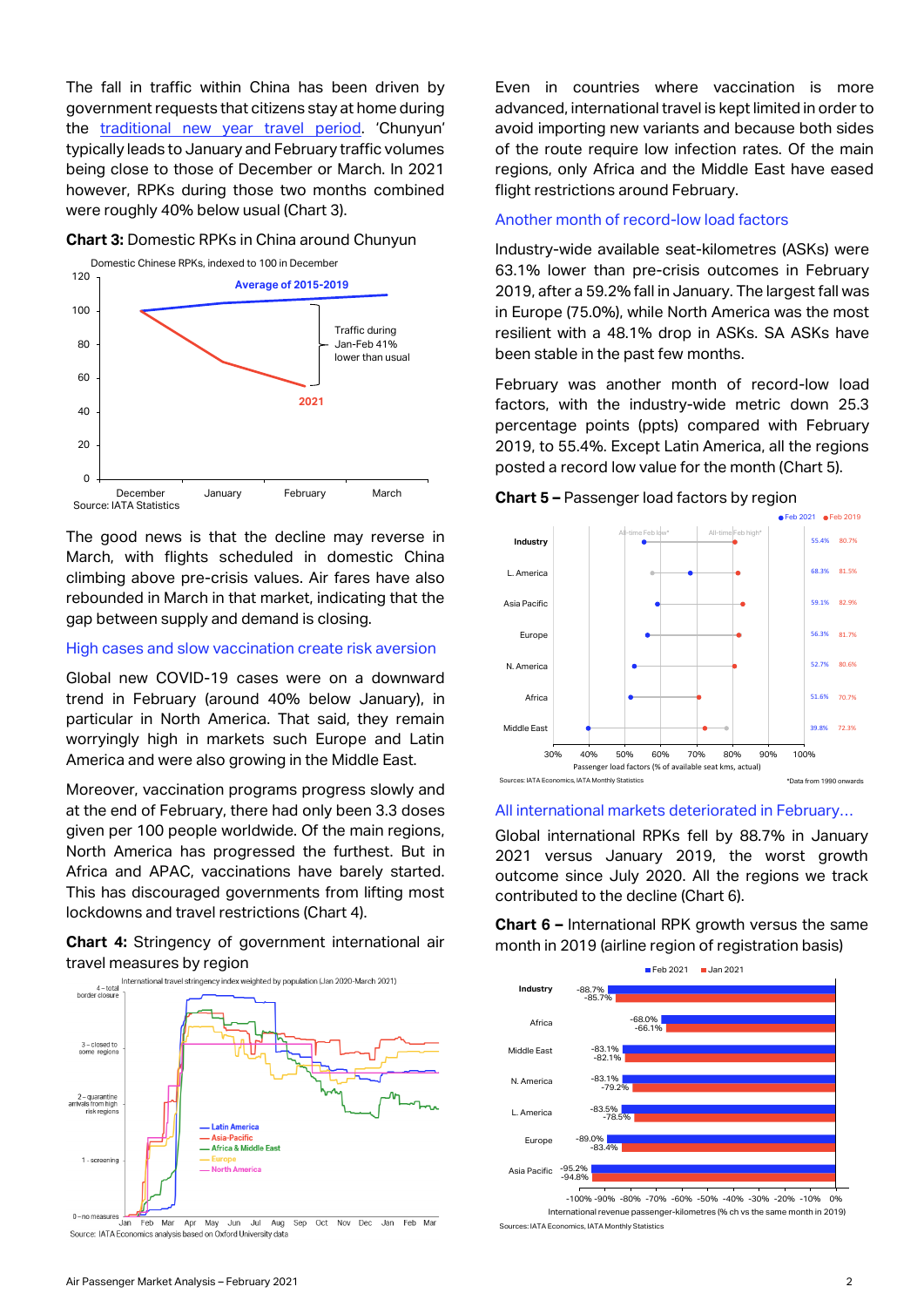Reported COVID cases in Africa were falling in February. International travel restrinctions remained less strict than elsewhere, helping carriers based in the region to top the international RPKs performance chart for the fifth consecutive month, with a 68.0% decline compared to pre-crisis outcomes (Chart 6).

International RPKs of airlines in North America and the Middle East both declined by 83.1% compared to February 2019. Those outcomes were only modest deteriorations compared to January (79.2% and 82.1%).

New infections are falling and vaccinations are rising in North America – in particular in the US. Looking ahead, there are [signs traffic will pick up](https://www.iata.org/en/iata-repository/publications/economic-reports/us-airlines-might-start-to-see-the-light-at-the-end-of-the-tunnel/) soon in that region. The Middle East continues to be impacted by the closure of its long-haul routes. That said, the robust recovery on the large India-Middle East route is a positive (down roughly 60% in January).

Performance of carriers based in Latin America and Europe worsened more than other regions. International RPKs were down respectively 83.5% and 89.0% in February compared to the same month prior to the pandemic in 2019.

Governements in Latin America have imposed relatively loose travel restrictions, helping to support several key international routes, such as Nth-Central America and Central-Sth America (Chart 7). But cases are climbing again in that region and the economic impact of the crisis is expected to be significant. European traffic continued to be impacted by the spread of COVID and slow vaccination programs.





There was still no improvement for international passenger traffic of airlines registered in Asia Pacific. Indeed, international RPKs were down 95.2% in February, as traffic was limited by strict travel restrictions in that region.

#### …but some domestic markets rebounded

Both international and domestic markets contributed to the deterioration in RPKs in February. Indeed, industry-wide domestic RPKs fell by 51.0% this month versus February 2019, after declining 47.8% in January (Chart 8).

**Chart 8 –** Domestic RPK growth versus the same month in 2019, registration basis



Sources: IATA Economics, IATA Monthly Statistics

Domestic China was the main contributor to the overall domestic fall, with domestic RPKs being down 51.2% in February 2021 versus February 2019.

But some markets grew. In February, domestic RPKs of Russian airlines increased by 2.9% compared to the same month in 2019. New COVID infections have been diminishing since early January and travel restrictions within the country are relatively limited.

Domestic traffic was resilient in India and Brazil, falling by respectively 30.8% and 34.9% compared to February 2019.

In India, new cases were low in February, and vaccinations have started. But cases increased again in March, and the large economic impact from the crisis will delay a return to the strong growth rates of the recent past. Brazil's domestic air travel benefits from light-touch control measures, but its RPKs performance was the weakest since October this month.

Domestic USA and Australia registered improvements in passenger traffic, with falls of respectively 56.1% and 60.5% compared to the pre-crisis month of February 2019.

The improvement in the US is driven by falling rates of contagion while vaccination is also accelerating. In Australia however, vaccinations have been limited, but new cases fell back to low numbers, after a brief spike that triggered increased restrictions in January.

Domestic Japan was the weakest of the key markets we track, with domestic RPKs down 72.8% in February. After improvement during H2 2020, traffic has returned to levels last seen in June-July.

> IATA Economics [economics@iata.org](mailto:economics@iata.org) 7 th April 2021